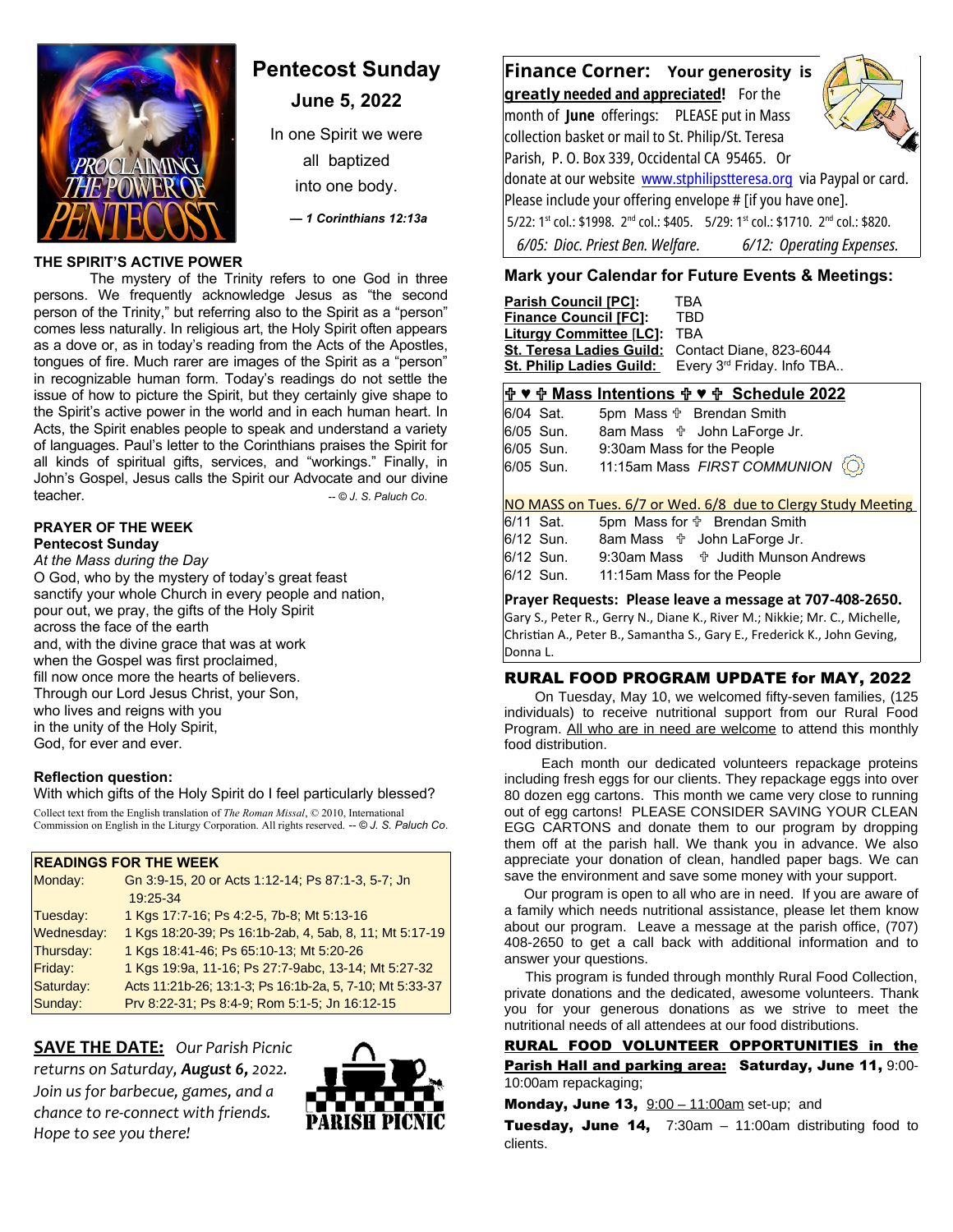**[The symbol for the 11th General Assembly of the World Council of Churches](https://slmedia.org/blog/an-ecumenism-of-the-heart-one-body)  [reflects the Assembly's theme: "Christ's love moves the world to reconciliation](https://slmedia.org/blog/an-ecumenism-of-the-heart-one-body)** 



# **An ecumenism of the heart**

#### **by [Sr. Donna Geernaert, SC](https://slmedia.org/blog/an-ecumenism-of-the-heart-one-body)**

 *At the invitation of the churches in Germany, Alsace Lorraine, and Switzerland, the – [World Council of Churches \(WCC\)](https://www.oikoumene.org/) will hold its [11th General Assembly](https://www.oikoumene.org/about-the-wcc/organizational-structure/assembly) in Karlsruhe, Germany, from August 31 to September 8, 2022. Usually held every eight years, this assembly comes after a year s delay because of the COVID pandemic which has taken many lives ' and highlighted the profound inequalities that exist in contemporary society. Bringing together more than 4000 participants from all over the world, a WCC Assembly is a special event in the lives of its 350 member churches, ecumenical partners, and other churches. With a membership including most of the world s Orthodox churches, scores of Anglican, Baptist, Lutheran, ' Methodist, and Reformed churches as well as many charismatic, independent, united, and uniting churches, a WCC Assembly is the most diverse Christian gathering of its size in the world. It is a unique opportunity for the churches to deepen their commitment to visible unity and common witness.* 

 As the highest governing body of the WCC, the General Assembly is the only time when the entire fellowship of member churches comes together in one place for prayer and deliberation. It has the mandate to review programs, issue public statements, and determine the overall policies of the WCC. It also elects the Council's eight presidents and its 150 member Central Committee to oversee the WCC's work until its next assembly. Each of the WCC member churches selects its own delegates to the Assembly, with allowance made in the allocation of delegates for balancing of confessional, cultural, and regional representation. At this upcoming Assembly, there will be approximately 45 Canadian delegates who have already begun to meet in preparation for their participation. In addition to delegates and advisors from member churches, there will also be a number of delegated representatives form associated organizations and from nonmember churches like the Catholic Church and Pentecostal churches with whom the WCC is in dialogue. Considerable effort is made to bring together as wide as possible a group of participants, and in recent years extensive programs have been organized for visitors. Worship and Bible study give the Assembly its spiritual and theological grounding. Small group sessions invite the building of friendships and community across multiple boundaries, and some enjoy the experience of the Assembly as a kind of Christian festival.

 The relationship between the Catholic Church and the WCC is monitored by a **[Joint Working Group](https://www.oikoumene.org/what-we-do/church-and-ecumenical-relations/joint-working-group-with-the-roman-catholic-church) (JWG)**. Established in 1965 to support ongoing dialogue and collaboration, the JWG has an advisory role to its parent bodies, namely the **[Pontifical Council for Promoting Christian Unity](http://www.christianunity.va/content/unitacristiani/en.html)** (PCPCU) and the Assembly of the WCC to which it regularly presents an account of its activities. In this context, the Catholic Church through the PCPCU appoints 12 Catholic theologians as members of the **Faith and Order Plenary** [Commission](https://www.oikoumene.org/what-we-do/faith-and-order-commission), and 18 members of the JWG. About 12 experts are invited regularly to different programs of the WCC, and two full-time Catholic staff members are seconded to the WCC office in Geneva. During its second fiveyear mandate, the JWG studied the possibility of Catholic membership in the WCC. Over the course of this study, the JWG became increasingly aware of disparity between the two bodies, particularly in terms of relative size and differing organizational structures, which would present challenges for both. In 1972, the focus of the JWG shifted from the membership issue to improved collaboration.

#### **Exploring the Assembly theme**

A [24-page reflection booklet](http://www.oikoumene.org/sites/default/files/2021-01/ENG_WCC_2022Assembly_Booklet_PAGESH.pdf) on the Assembly theme, "Christ's love moves the world to reconciliation and unity", notes this is the first time " love" has been part of an assembly theme and calls for an "ecumenism of the heart" in a broken world.

 Many people among the churches are urging that our seeking of unity " must be not only intellectual, institutional, and formal, but also based on relationship, in common prayer, and, above all, in mutual affection and love," the text asserts (p. 19). God's foremost attitude to the world is love which "more than ideas and ideals, gathers, inspires, and creates unity". As the language of our faith, love "can actively and prophetically engage the world as we see and experience it today in a way that will make a difference for a shared tomorrow" (p. 20). "Those who are in Christ, . . . are called to do so in this world, . . . living as a sign and a foretaste of the kingdom to come and making visible the love that fills our hearts with joy, even on the bleakest days" (p. 4). Churches are called to be a sign of this sacrificial love of Christ. "This witness does not come from human effort alone . . . but is made possible by the love of Christ working in us" (p. 16). Further, churches are not only witnesses to the world but, as part of the world God has made, "Already, within the church itself, the world is being gathered into unity" (p. 17). Affirming the need for a "renewed ecumenical movement for the sake of the world", the text says that churches "are called by the risen Christ to be 'sent' into the very public and open spaces of the world, to reframe our corporate sense of what matters, to make idols fall, and to be part of welcoming the kingdom of God in which the poor are blessed and captives set free"  $(p. 23)$ .

 Differing understandings about the nature and mission of the church have been either an overarching or an underlying theme in many ecumenical dialogues over the years, and during the 1970s, the concept of *koinonia* (communion) has emerged as central to the quest for a common understanding of the church and its visible unity. The term has proved helpful ecumenically, offering a biblical basis for the churches' search for unity and for their common engagement in service and mission. Dialogue about the reign of God has also affirmed the notion of *koinonia* as descriptive of the right relationships God wills for the whole of creation. Bringing the two themes together, there is an emerging consensus about the relationship between the church and the reign of God in which the church, precisely as *koinonia*, is affirmed as a sign, instrument, and foretaste, as a 'kind of sacrament" of God's eschatological reign.

 Of particular interest is the third phase of the international Reformed/Roman Catholic dialogue on *[The Church as Community of](http://www.prounione.urbe.it/dia-int/r-rc/doc/e_r-rc_3-1.html)  [Common Witness to the Kingdom of God](http://www.prounione.urbe.it/dia-int/r-rc/doc/e_r-rc_3-1.html)*, which makes use of case studies from Canada, South Africa, and Northern Ireland to explore how the two churches' actions on behalf of social justice reflect their understandings of the church's role in relation to the reign of God and what that has to say about the specific ecclesiology of each (nos. 68-123).

Reflecting on the case studies, the dialogue report states: "There is no disagreement between us regarding the basic affirmation that the church is and should be a community of common witness to the kingdom of God. " Further, "Our common understanding of the kingdom enables us to read together many of the signs of the times" (no. 157). In the final chapter of their report, members of this dialogue group affirmed the dialogue itself as a form of common witness as well as a challenge to renewal in both churches. They assert, "In a fundamental sense, our dialogue itself is already an act of common witness, a reconciling experience that calls for further reconciliation of memories as obedience leads us to unity in faith and action, to a common witness in which the signs of the Kingdom are shared with the poor" (no. 198). With its participants coming together from all over the world, this WCC Assembly, too, will provide opportunities for dialogue calling the churches to ever greater fidelity in their common witness to the kingdom of God.

#### **Being together**

 The WCC describes itself as a fellowship of churches who confess the Lord Jesus Christ as God and Saviour. Usually seen as a translation of the Greek *koinonia*, the word *fellowship* in this description recognizes that the unity in Christ of all who believe in him already exists before any decision to come together. It is a given reality which the WCC member churches are pledged to making visible; they are committed to being together and to staying together. Succinctly stated at the 1991 Canberra Assembly, the unity of the Church is both a gift and a calling. May this assembly with its focus on an ecumenism of the heart be for the churches and the world at large a Gospel witness to the Christian meaning of love and the kind of unity for [which Jesus prayed.](https://slmedia.org/blog/one-body-jesus-prayer-for-unity)